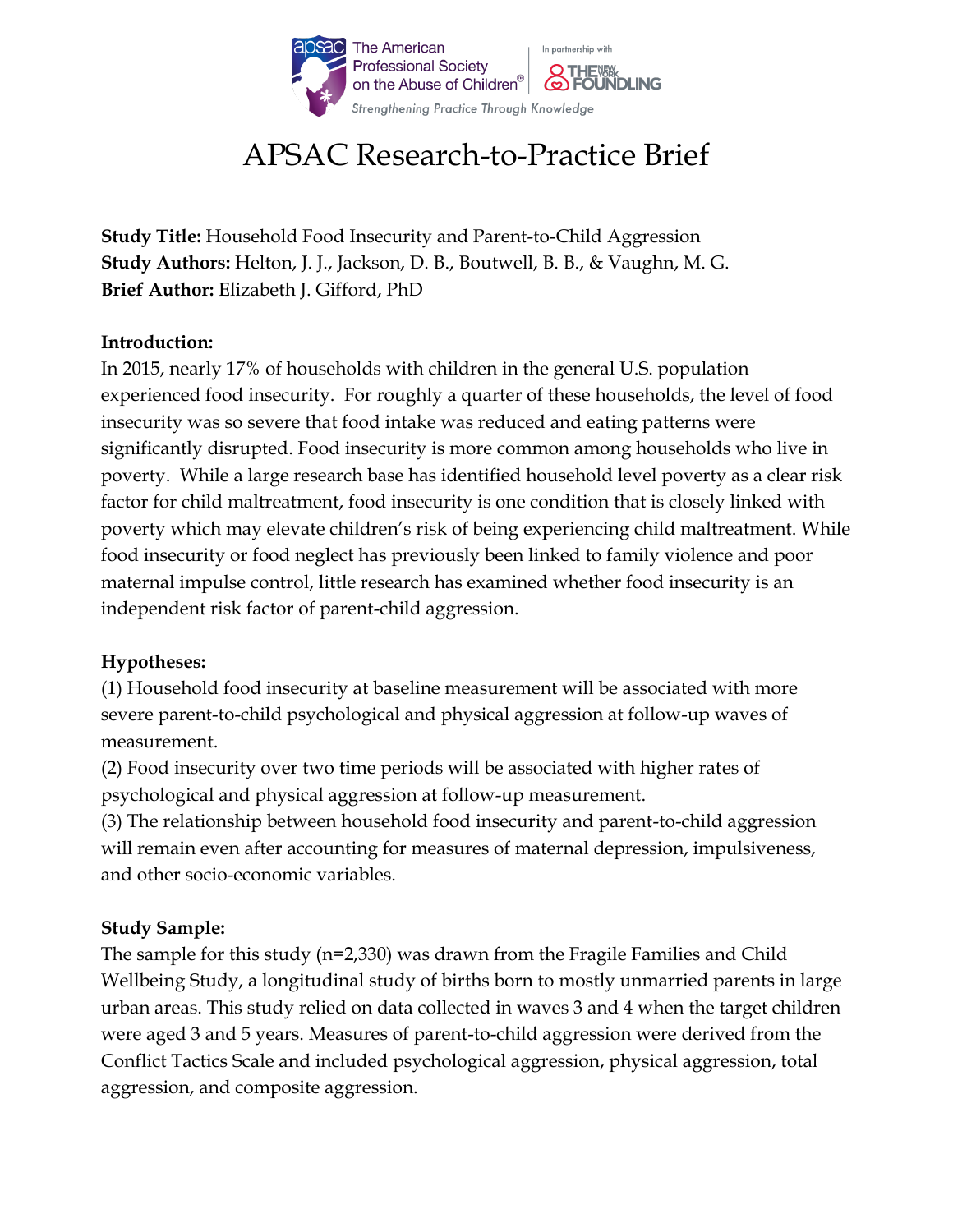## **Findings:**

Nearly 1 in 4 of the households in this sample reported experiencing food insecurity during at least one of the data collection time points. After accounting for child age, maternal age, race, maternal education, household income, and receipt of public assistance, household food insecurity was associated with increased rates of psychological, physical, and total aggression of caregivers towards their children. The association between household food insecurity and parent-to-child aggression remained even after controlling for maternal impulsivity and depression.

#### **Recommendation:**

The link between poverty and child maltreatment has been well established. To mitigate the effects of poverty, a more nuanced understanding of how specific components of poverty relates to child maltreatment is needed. The results of this study suggest that food insecurity is a risk factor for aggressive psychological and physical acts by parents toward their children—even after controlling for household income and other risk factors. The authors suggest that food provision may be an underexamined area in the fields of family violence and child welfare. In particular, the authors posit that providing food may be more feasible politically, socially, and practically than addressing other aspects of poverty such as housing or living wage. According to the authors, increasing the number of at-risk families who are using government and community food assistance programs is critical to fighting child and family hunger, and, if results here are replicated, child maltreatment. Such efforts are not easy, however, as many families who are eligible for the federal Supplemental Nutrition Assistance Program do not participate in this program. Barriers to participation include confusion about eligibility, inconvenience of travel to state health offices, and stigma associated with using the program. Child welfare professionals may be able to facilitate access to formal food assistance programs by helping address these barriers and/or help families connects with informal food assistance programs such as food pantries.

#### **Bottom Line:**

Food insecurity is a common experience for U.S. households. While more research is needed to understand whether or not food insecurity is an independent risk factor for child maltreatment, evidence is emerging to suggest that household food insecurity may increase parents' aggressive behaviors toward their children. Efforts to alleviate food insecurity among families would positively affect child development and may help prevent child maltreatment.